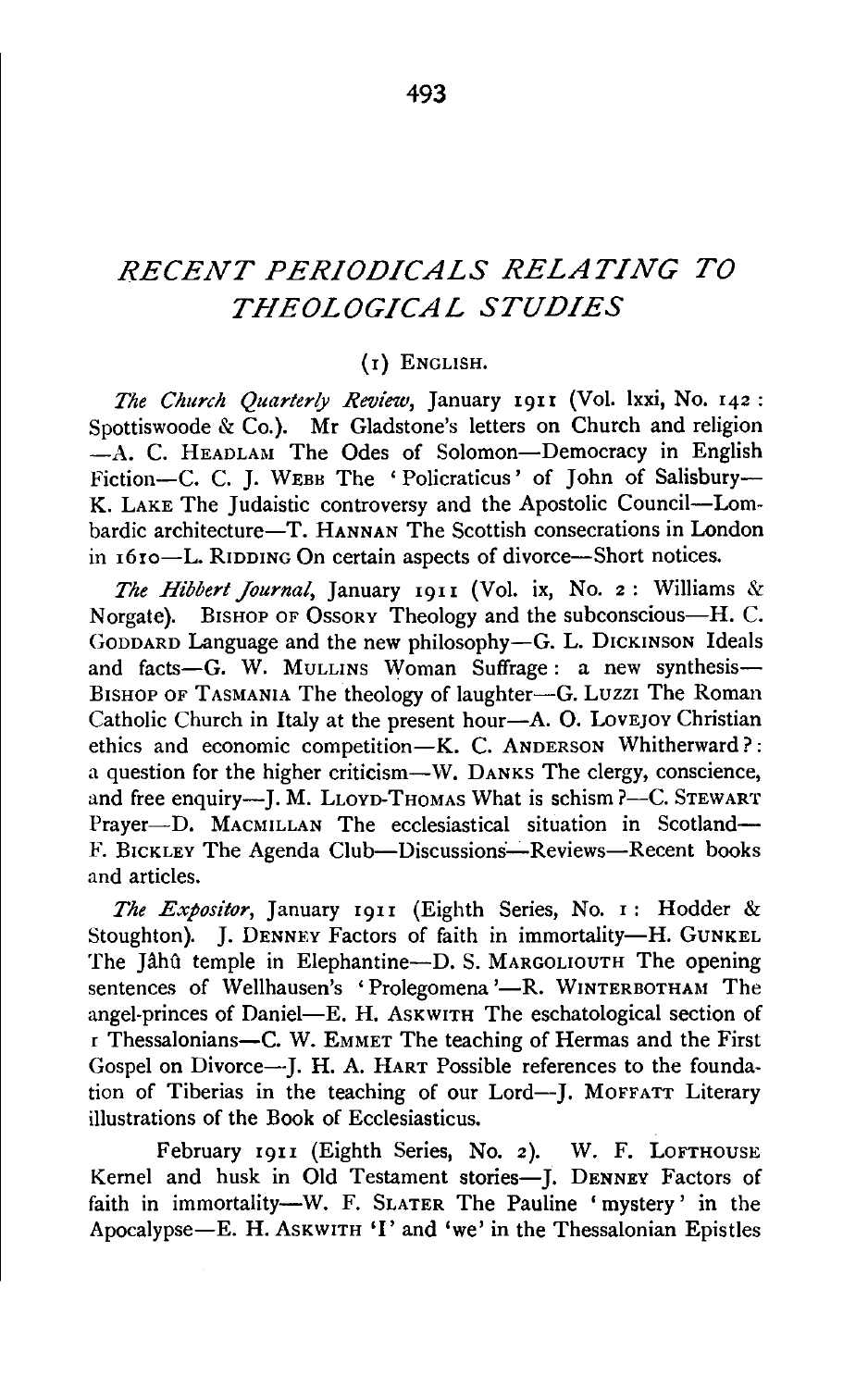-H. RAMSAY Dr Johann Lepsius on the symbolic language of the Apocalypse-A. E. GARVIE Did Paul evolve his Gospel?

March 1911 (Eighth Series: No. 3). B. W. BACON The Odes of the Lord's Rest-H. RAMSAY Dr Johann Lepsius on the symbolic language of the Apocalypse-C. T. DIMONT The synoptic evangelists and the Pharisees-N. J. D. WHITE Assumptions underlying Gospel criticism - R. WINTERBOTHAM The story of the Lost and the Found-W. M. RAMSAY Historical commentary on the Epistles to Timothy-E. C. SELWYN Philip and the Eunuch-J. H. MOULTON and G. MILLIGAN Lexical notes on the papyri.

#### (2} AMERICAN.

*The American Journal of Theology,* January 1911 (Vol. xv, No. 1: Chicago University Press). A. C. McGIFFERT Theological education -S. J. CASE The historicity of Jesus: an estimate of the negative argument-E. GATES Pragmatic elements in Modernism-S. MATHEWS The evolution of religion---B. W. Bacon Matthew and the Virgin Birth  $-$  F. H. FOSTER Theological obscurantism  $-$  Recent theological literature.

*The Pn'nceton Theological Review,* January 1911 (Vol. ix, No. 1: Princeton University Press). B. W. WARFIELD On the antiquity and the unity of the human race-G. Vos The Pauline eschatology and Chiliasm-K. D. MACMILLAN The Shepherd of Hermas, apocalypse or allegory?--W. H. H. MARSH The new optimism versus the optimism of the Gospel-Reviews of recent literature.

#### (3} FRENCH AND BELGIAN.

Revue Bénédictine, January 1911 (Vol. xxviii, No. 1: Abbaye de Maredsous). G. MORIN Un traité inédit attribué à Saint Augustin-A. WILMART L'ancienne version latine du Cantique i-iii 4-U. BERLIÈRE Lettres inédites de Bénédictins de St-Maur-P. CAPELLE Fragments du psautier d'Aquila?-A. WILMART Egeria-D. DE BRUYNE I Notes sur le manuscrit 6224 de Munich (MS *q* des Evangiles) : II Les signataires du pacte de Sabaricus-L. GouGAUD et GAIDOZ Inventaire des regles monastiques irlandaises: Note additionnelle-A. MANSER Le témoignage d'Aldhelm de Sherbone sur une particularité du canon grégorien de la messe romaine-G. MoRIN La finale inedite de la lettre de Guitmond d'Aversa à Erfast, sur la Trinité--U. BERLIÈRE Bernard Gasc, Évêque de Ganos et les lettres d'indulgences-Comptes rendus-Notes bibliographiques.

Revue *d' Histoire Ecclésiastique*, January 1911 (Vol. xii, No. 1: Louvain, 40 Rue de Namur}. c. CALLEWAERT La methode dans la recherche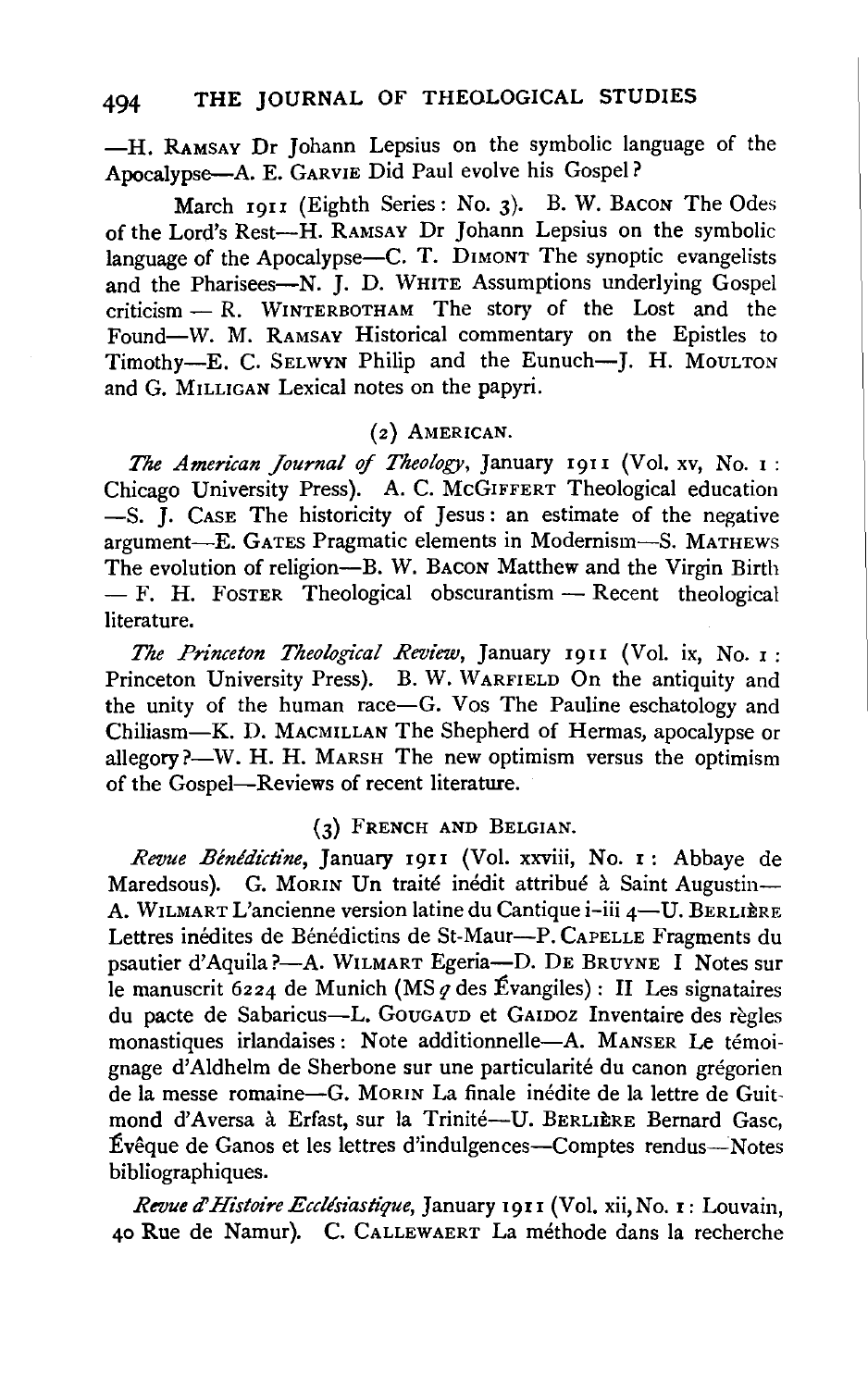de la base juridique des premieres persecutions (a *suivre)-L.* BRrL Les premiers temps du christianisme en Suede: Etude critique des sources littéraires hambourgeoises (à suivre)-G. CONSTANT La transformation du culte anglican sous Edouard VI. I Tendances lutheriennes. L' 'Instruction pour la communion ' de 1548 : le premier ' Livre de la prière publique' (I549) (a *suivre)-Comptes* rendus-Chronique-Bibliographie.

',

*Revue de l'Orient Chrétien*, October 1910 (Second Series, Vol. v, No. 4: Paris, 20 Rue du Regard). K. J. BASMADJIAN Histoire du Père Elie de Kharpout-E. BLOCHET Babylone clans les historiens chinois *(fin)-F.* NAU Saint Cyrille et Nestorius: Contribution a l'histoire de l'origine des schismes monophysite et nestorien-L. DELAPORTE Catalogue sommaire des manuscrits coptes de là Bibliothèque nationale de Paris *(suite*)-P. DIB Un apocryphe carchouni sur la captivité de Babylone *(suite)-*M. BRIERE Histoire du couvent de Rabban Hormizd, de I8o8 a I832-S. GREBAUT Litterature ethiopienne pseudo-clementine: fin du traite sur la seconde venue du Christ et la resurrection des morts -S. GREBAUT Traduction de la version ethiopienne d'une homelie de Juvénal, évêque de Jérusalem-F. NAU Note sur un nouveau texte de !'Apocalypse de Pierre-F. NAU Note sur un dialogue de Cyrille avec Nestorius-Necrologie: M. !'abbe Leroy-Bibliographie: P. Viaud *Nazareth et les deux eglises* (M. BRIERE): A. Baumstark *Festbrevier und Kirchenjahr der syrischen Jacobiten* (F. NAu): Franchi de' Cavalieri et J. Lietzmann *Specimina codicum graecorum vaticanorum* (F. NAu): H. Lietzmann *Die Klementinische Liturgie aus den Constitutiones Apostolorum VII* (M. BRIERE): A. Ungnad et W. Staerk *Die Oden Salomos*  (F. NAu)--Livres nouveaux : Nestorius *Le livre d'Hiraclide de Damas.* 

*Ana!ecta Bollandiana,* January I9II (Vol. xxx, No. I : Brussels, 22 Boulevard Saint-Michel). P. PEETERS Pour l'histoire du synaxaire armenien-F. VAN 0RTROY Pierre Ferrand 0. P. et les premiers biographes de S. Dominique, fondateur de l'ordre des Frères Prêcheurs-A. PoNCELET A propos de S. Brice-Bulletin des publications hagiographiques.

Revue d'Histoire et de Littérature religieuses, January-February 1911 (New Series,.Vol. ii, No. I: Paris, 62 Rue des Ecoles). A. LOisY Le totemisme et l'exogamie-E. CH. BABUT Saint Martin de Tours : Le témoignage de Sulpice Sévère-Chronique bibliographique : I Philosophie de la religion: II Histoire des religions : Ouvrages généraux-Faits et documents religieux contemporains.

March-April 1911 (New Series, Vol. ii, No. 2). P. MONCEAUX Les Actes des conciles donatistes ou antidonatistes-E. CH. BABUT et